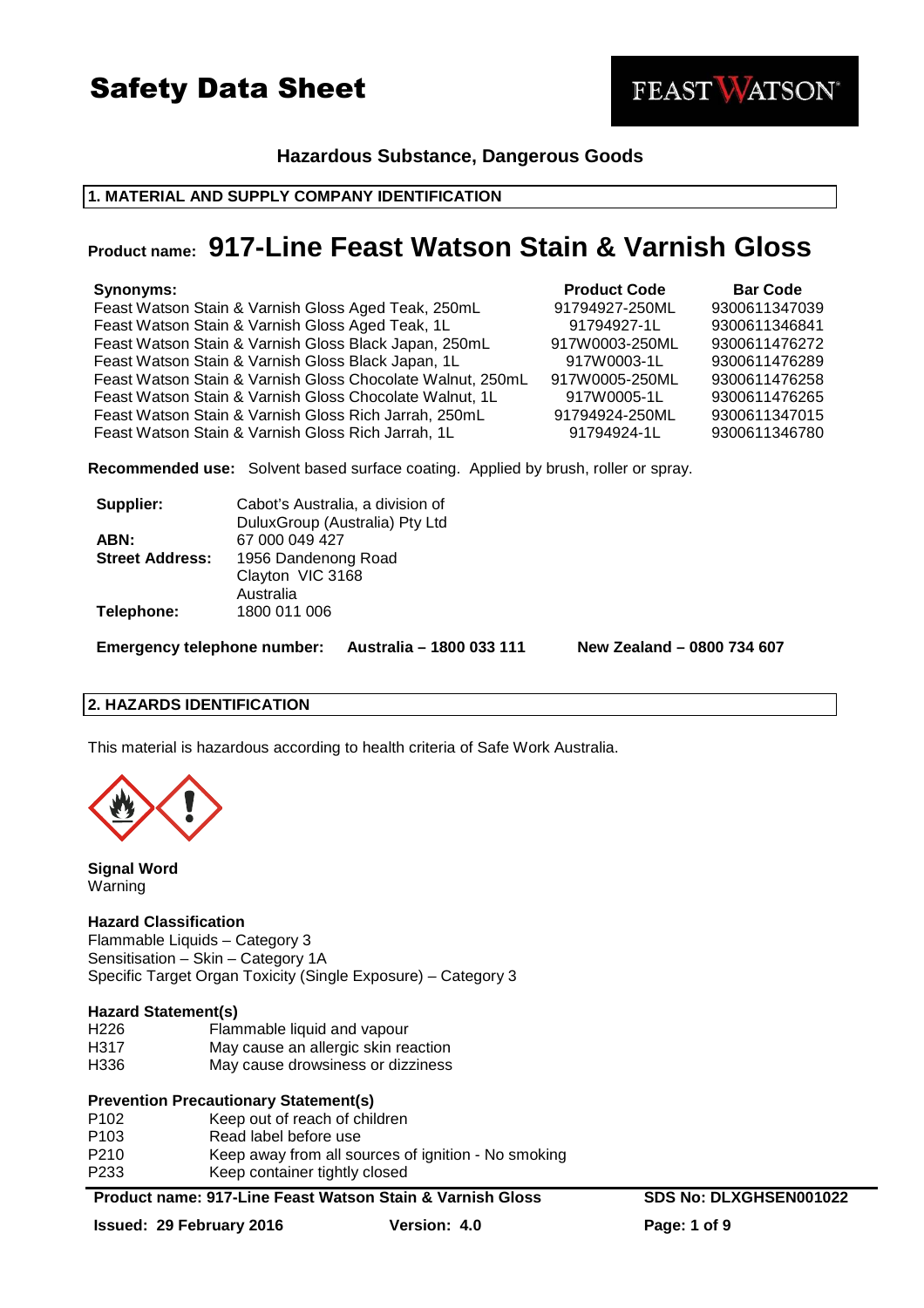

- P240 Ground/bond container and receiving equipment
- P241 Use explosion-proof electrical, ventilating, lighting and all other equipment
- P242 Use only non-sparking tools
- P243 Take precautionary measures against static discharge
- P261 Avoid breathing mist, vapours or spray
- P271 Use only outdoors or in a well-ventilated area
- P272 Contaminated work clothing should not be allowed out of the workplace
- P280 Wear protective clothing, gloves, eye/face protection and suitable respirator as required

# **Response Precautionary Statement(s)**

| P <sub>101</sub>     | If medical advice is needed, have product container or label at hand                                                            |
|----------------------|---------------------------------------------------------------------------------------------------------------------------------|
| P304+340             | IF INHALED: Remove victim to fresh air and keep at rest in a position comfortable for<br>breathing                              |
| P312                 | Call a POISON CENTRE or doctor/physician if you feel unwell                                                                     |
|                      | P303+361+353 IF ON SKIN (or hair): Remove/Take off immediately all contaminated clothing. Rinse skin<br>with water/shower       |
| P363                 | Wash contaminated clothing before reuse                                                                                         |
| P333+313<br>P370+378 | If skin irritation or a rash occurs: Get medical advice/attention<br>In case of fire: Use alcohol resistant foam for extinction |

# **Storage Precautionary Statement(s)**

- P405 Store locked up
- P403+235 Store in a well ventilated place. Keep cool

### **Disposal Precautionary Statement(s)**

P501 Dispose of contents/container in accordance with local, regional, national and international regulations

### **Poisons Schedule (Aust):** S5

# **DANGEROUS GOODS CLASSIFICATION**

Classified as Dangerous Goods by the criteria of the "Australian Code for the Transport of Dangerous Goods by Road & Rail" and the "New Zealand NZS5433: Transport of Dangerous Goods on Land".

**Class:** 3 Flammable Liquid

# **3. COMPOSITION INFORMATION**

| <b>CHEMICAL ENTITY</b>                     | CAS NO.       | <b>PROPORTION</b> |
|--------------------------------------------|---------------|-------------------|
| Mineral turpentine                         |               | $30 - 60%$        |
| White spirit                               | 8052-41-3     | $1 - 10\%$        |
| Methyl ethyl ketoxime                      | $96 - 29 - 7$ | $< 1\%$           |
| Ingredients determined to be non-hazardous |               | <b>Balance</b>    |
|                                            |               | 100%              |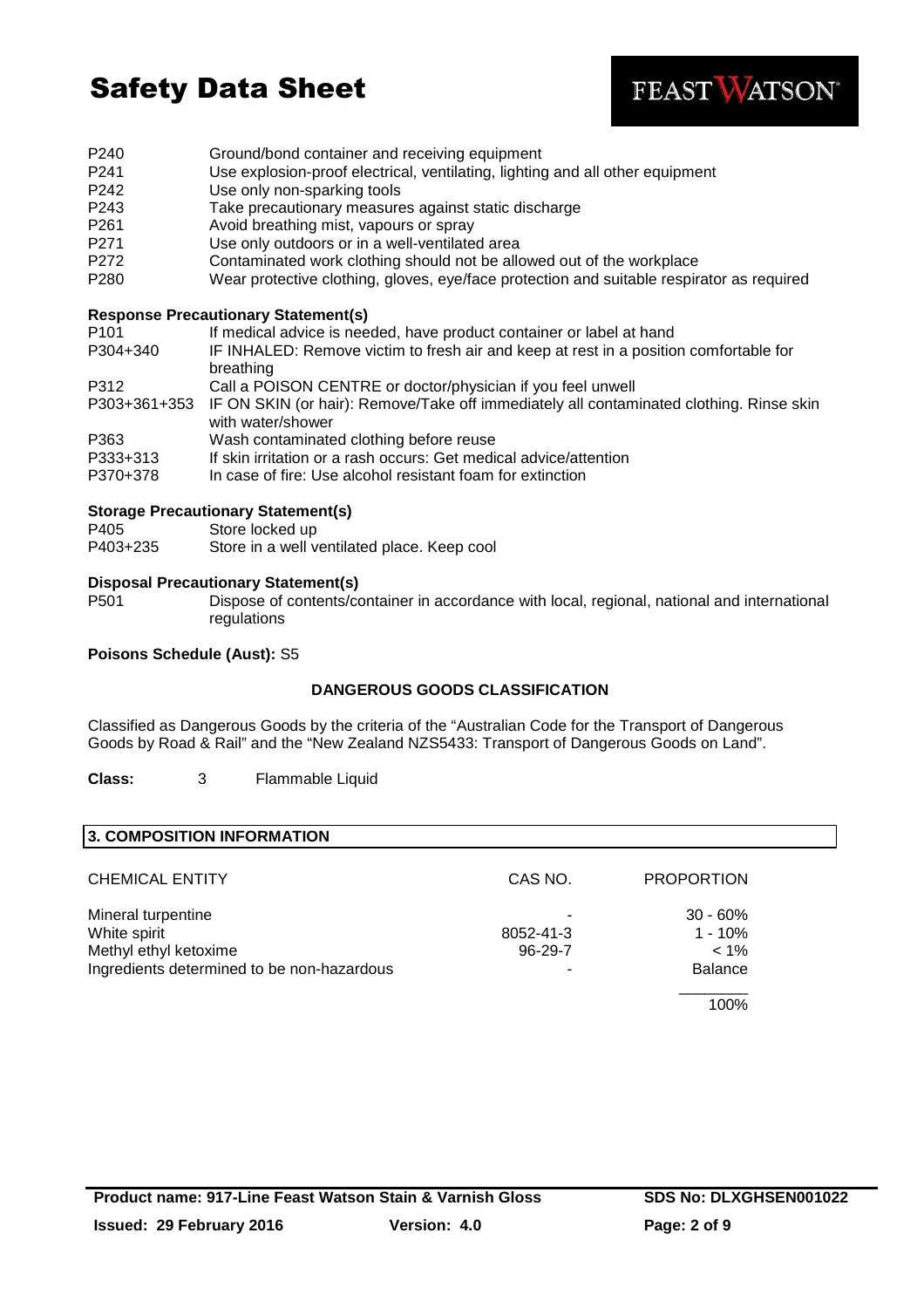

# **4. FIRST AID MEASURES**

If poisoning occurs, contact a doctor or Poisons Information Centre (Phone Australia 131 126, New Zealand 0800 764 766).

**Inhalation:** Remove victim from exposure - avoid becoming a casualty. Remove contaminated clothing and loosen remaining clothing. Allow patient to assume most comfortable position and keep warm. Keep at rest until fully recovered. If breathing laboured and patient cyanotic (blue), ensure airways are clear and have a qualified person give oxygen through a facemask. If breathing has stopped apply artificial respiration at once. In the event of cardiac arrest, apply external cardiac massage. Seek immediate medical advice.

**Skin contact:** For gross contamination, immediately drench with water and remove clothing. Continue to flush skin and hair with plenty of water (and soap if material is insoluble). For skin burns, cover with a clean, dry dressing until medical help is available. If blistering occurs, do NOT break blisters. If swelling, redness, blistering, or irritation occurs seek medical assistance.

**Eye contact:** If in eyes wash out immediately with water. Seek medical attention.

**Ingestion:** Rinse mouth with water. If swallowed, do NOT induce vomiting. Give a glass of water to drink. Never give anything by the mouth to an unconscious patient. If vomiting occurs give further water. Seek medical advice.

**PPE for First Aiders:** Wear overalls, safety glasses and impervious gloves. Use with adequate ventilation. If inhalation risk exists wear organic vapour/particulate respirator meeting the requirements of AS/NZS 1715 and AS/NZS 1716. Available information suggests that gloves made from nitrile rubber should be suitable for intermittent contact. However, due to variations in glove construction and local conditions, the user should make a final assessment. Always wash hands before smoking, eating, drinking or using the toilet. Wash contaminated clothing and other protective equipment before storing or re-using.

**Notes to physician:** Treat symptomatically.

# **5. FIRE-FIGHTING MEASURES**

### **Hazchem Code:** •3Y

**Suitable extinguishing media:** Alcohol resistant foam is the preferred fire-fighting medium. If material is involved in a fire use alcohol resistant foam, standard foam or dry agent (carbon dioxide, dry chemical powder).

**Specific hazards:** Flammable liquid. May form flammable vapour mixtures with air. Flameproof equipment necessary in area where this chemical is being used. Nearby equipment must be earthed. Electrical requirements for work area should be assessed according to AS3000. Vapour may travel a considerable distance to source of ignition and flash back. Avoid all ignition sources. All potential sources of ignition (open flames, pilot lights, furnaces, spark producing switches and electrical equipment etc) must be eliminated both in and near the work area. Do NOT smoke.

**Fire fighting further advice:** Heating can cause expansion or decomposition leading to violent rupture of containers. If safe to do so, remove containers from path of fire. Keep containers cool with water spray. On burning may emit toxic fumes, including oxides of carbon and nitrogen. Fire fighters to wear self-contained breathing apparatus and suitable protective clothing if risk of exposure to vapour or products of combustion.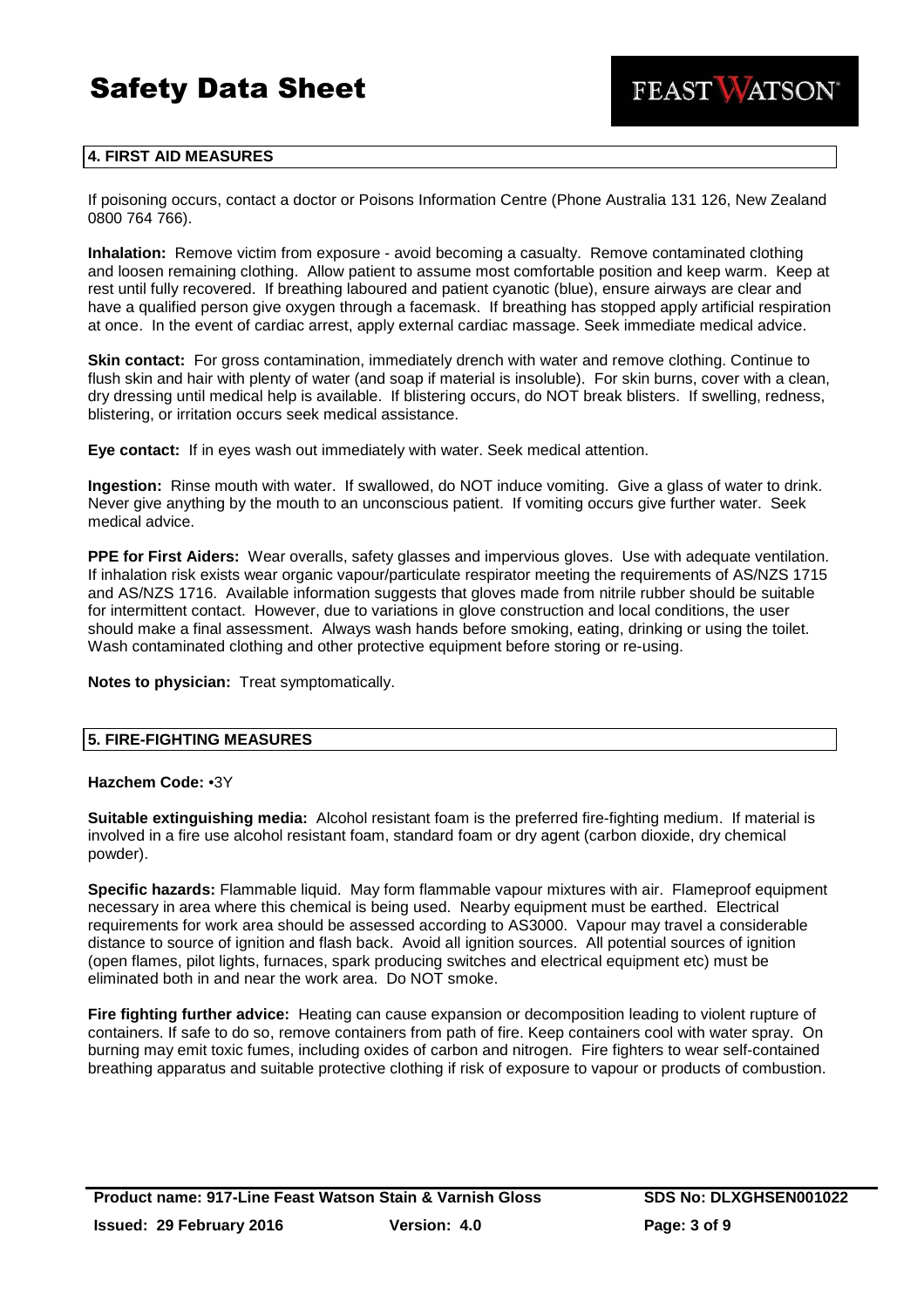**FEAST WATSON** 

# **6. ACCIDENTAL RELEASE MEASURES**

### **SMALL SPILLS**

Wear protective equipment to prevent skin and eve contamination. Wipe up with absorbent (clean rag or paper towels). Allow absorbent to dry before disposing with normal household garbage.

### **LARGE SPILLS**

Shut off all possible sources of ignition. Clear area of all unprotected personnel. Prevent further leakage or spillage if safe to do so. Slippery when spilt. Avoid accidents, clean up immediately. Wear protective equipment to prevent skin and eye contamination and the inhalation of vapours. Work up wind or increase ventilation. Contain - prevent run off into drains and waterways. Use absorbent (soil, sand or other inert material). Collect and seal in properly labelled containers or drums for disposal. Use a spark-free shovel. If contamination of sewers or waterways has occurred advise local emergency services.

### **Dangerous Goods – Initial Emergency Response Guide No:** 14

### **7. HANDLING AND STORAGE**

**Handling:** Avoid skin and eye contact and inhalation of vapour, mist or aerosols.

**Storage:** Store in a cool, dry, well-ventilated place and out of direct sunlight. Store away from foodstuffs. Store away from incompatible materials described in Section 10. Store away from sources of heat or ignition. Keep containers closed when not in use - check regularly for leaks.

This material is classified as a Dangerous Good Class 3 Flammable Liquid as per the criteria of the Australian Dangerous Goods Code and must be stored in accordance with the relevant regulations.

This material is a Scheduled Poison S5 and must be stored, maintained and used in accordance with the relevant regulations.

### **8. EXPOSURE CONTROLS AND PERSONAL PROTECTION**

**National occupational exposure limits:** No value assigned for this specific material by Safe Work Australia or Department of Labour New Zealand.

However for:

|                    |                | TWA   |                          | STEL  | <b>CARCINOGEN</b> | <b>NOTICES</b> |
|--------------------|----------------|-------|--------------------------|-------|-------------------|----------------|
|                    | ppm            | ma/m3 | ppm                      | ma/m3 | <b>CATEGORY</b>   |                |
| Mineral turpentine | $\sim$         | 480   | $\overline{\phantom{a}}$ | ۰     | ۰                 |                |
| White spirit       | $\blacksquare$ | 790   | ۰                        | ٠     | ۰                 |                |

As published by the Safe Work Australia or Department of Labour New Zealand.

TWA - The time-weighted average airborne concentration over an eight-hour working day, for a five-day working week over an entire working life.

STEL (Short Term Exposure Limit) - the average airborne concentration over a 15-minute period, which should not be exceeded at any time during a normal eight-hour workday.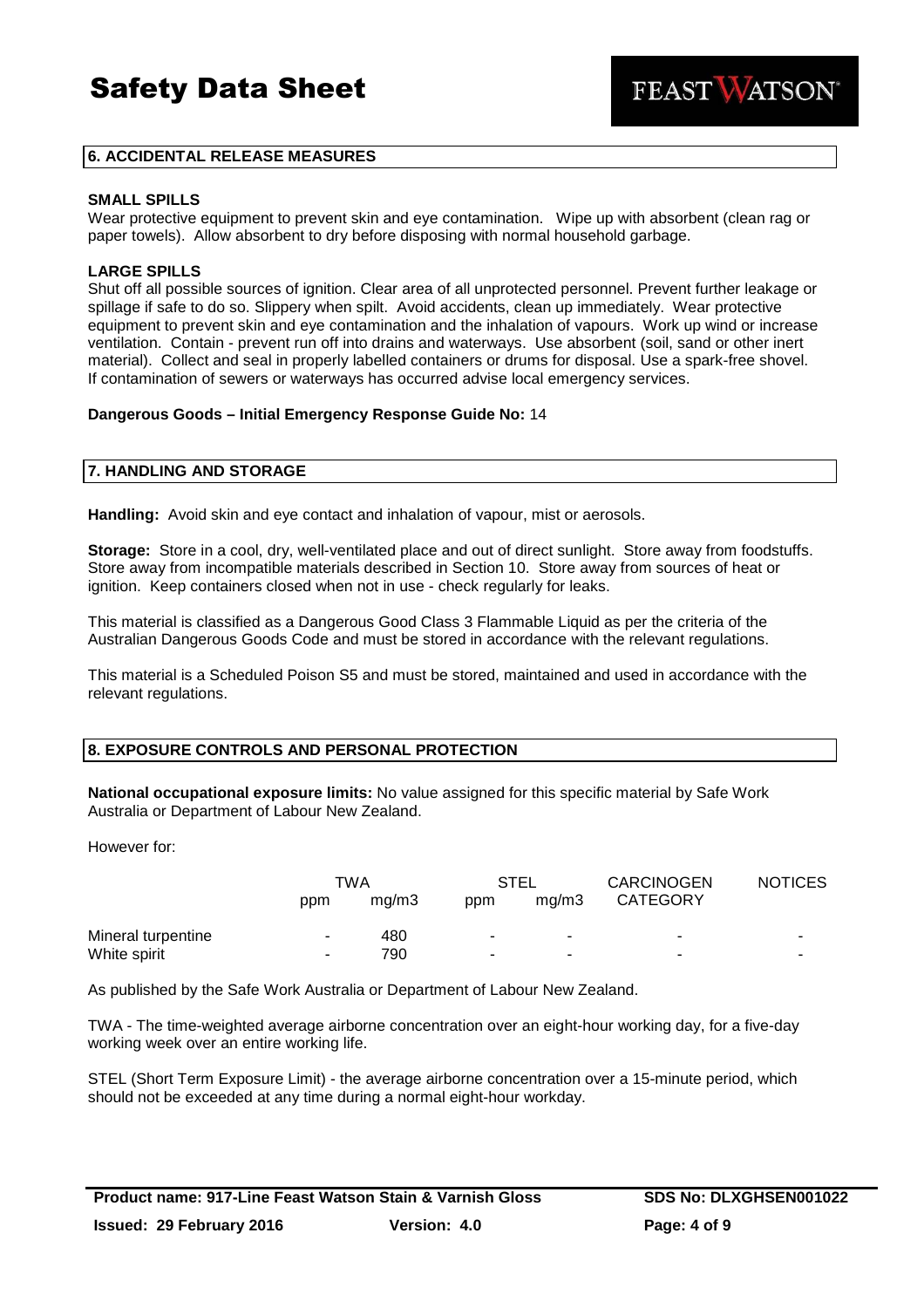These Exposure Standards are guides to be used in the control of occupational health hazards. All atmospheric contamination should be kept too as low a level as is workable. These exposure standards should not be used as fine dividing lines between safe and dangerous concentrations of chemicals. They are not a measure of relative toxicity.

If the directions for use on the product label are followed, exposure of individuals using the product should not exceed the above standard. The standard was created for workers who are routinely, potentially exposed during product manufacture.

**Biological Limit Values:** As per the "National Model Regulations for the Control of Workplace Hazardous Substances (Safe Work Australia)" the ingredients in this material do not have a Biological Limit Allocated.

**Engineering measures:** Ensure ventilation is adequate to maintain air concentrations below Exposure Standards. Use with local exhaust ventilation or while wearing appropriate respirator. Vapour heavier than air - prevent concentration in hollows or sumps. DO NOT enter confined spaces where vapour may have collected. Keep containers closed when not in use.

**Personal protection equipment:** G: OVERALLS, SAFETY SHOES, SAFETY GLASSES, GLOVES, RESPIRATOR.

Wear overalls, safety glasses and impervious gloves. Use with adequate ventilation. If inhalation risk exists wear organic vapour/particulate respirator meeting the requirements of AS/NZS 1715 and AS/NZS 1716. Available information suggests that gloves made from nitrile rubber be suitable for intermittent contact. However, due to variations in glove construction and local conditions, the user should make a final assessment. Always wash hands before smoking, eating, drinking or using the toilet. Wash contaminated clothing and other protective equipment before storing or re-using.

**Hygiene measures:** Keep away from food, drink and animal feeding stuffs. When using do not eat, drink or smoke. Wash hands prior to eating, drinking or smoking. Avoid skin and eye contact and inhalation of vapour, mist or aerosols. Ensure that eyewash stations and safety showers are close to the workstation location.

# **9. PHYSICAL AND CHEMICAL PROPERTIES**

**Form / Colour / Odour:** Coloured, viscous liquid with a solvent odour.

| Solubility:                             | Soluble in organic solvents. Insoluble in water. |
|-----------------------------------------|--------------------------------------------------|
| Specific Gravity (20 °C):               | $1.0 - 1.4$                                      |
| <b>Relative Vapour Density (air=1):</b> | >1                                               |
| Vapour Pressure (20 °C):                | N Av                                             |
| Flash Point $(C)$ :                     | >23                                              |
| <b>Flammability Limits (%):</b>         | N Av                                             |
| Autoignition Temperature (C):           | N Av                                             |
| % Volatile by Volume:                   | N Av                                             |
| Melting Point/Range (C):                | N Av                                             |
| Boiling Point/Range (C):                | N Av                                             |
| Decomposition Point (°C):               | N Av                                             |
| pH:                                     | N Av                                             |
| Viscosity (40 $\mathbb{C}$ ):           | $>21$ mm <sup>2</sup> /sec                       |
| Total VOC (g/Litre):                    | N Av                                             |

(Typical values only - consult specification sheet)  $N Av = Not available$   $N App = Not applicable$ 

FEAST WATSON®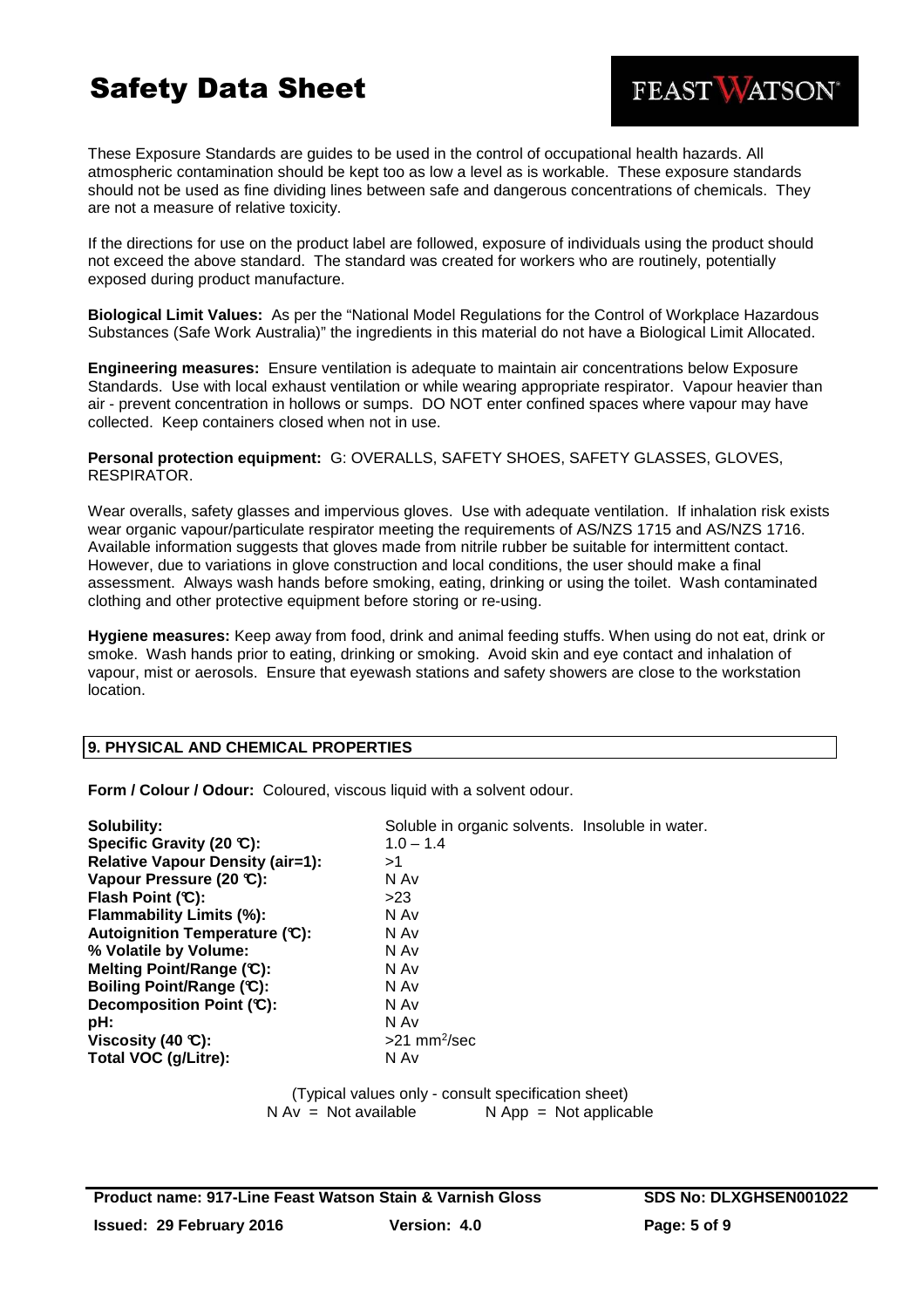

# **10. STABILITY AND REACTIVITY**

**Reactivity:** No reactivity hazards are known for the material.

**Chemical stability:** This material is thermally stable when stored and used as directed.

**Hazardous reactions:** No known hazardous reactions.

**Conditions to avoid:** Elevated temperatures and sources of ignition.

**Incompatible materials:** Oxidising agents.

**Hazardous decomposition products:** Oxides of carbon and nitrogen, smoke and other toxic fumes.

### **11. TOXICOLOGICAL INFORMATION**

No adverse health effects expected if the product is handled in accordance with this Safety Data Sheet and the product label. Symptoms or effects that may arise if the product is mishandled and overexposure occurs are:

#### **Acute Effects**

**Inhalation:** Material may be an irritant to mucous membranes and respiratory tract. Inhalation of vapour can result in headaches, dizziness and possible nausea. Inhalation of high concentrations can produce central nervous system depression, which can lead to loss of co-ordination, impaired judgement and if exposure is prolonged, unconsciousness.

**Skin contact:** Contact with skin may result in irritation. Will have a degreasing action on the skin. Repeated or prolonged skin contact may lead to irritant contact dermatitis. A skin sensitiser. Repeated or prolonged skin contact may lead to allergic contact dermatitis.

**Ingestion:** Swallowing can result in nausea, vomiting and central nervous system depression. If the victim is uncoordinated there is greater likelihood of vomit entering the lungs and causing subsequent complications.

**Eye contact:** May be an eye irritant.

### **Acute toxicity**

**Inhalation:** This material has been classified as non-hazardous.

**Skin contact:** This material has been classified as non-hazardous.

**Ingestion:** This material has been classified as non-hazardous.

**Corrosion/Irritancy:** Eye: this material has been classified as not corrosive or irritating to eyes. Skin: this material has been classified as not corrosive or irritating to skin.

**Sensitisation:** Inhalation: this material has been classified as not a respiratory sensitiser. Skin: this material has been classified as a Category 1A Hazard (skin sensitiser).

**Aspiration hazard:** This material has been classified as non-hazardous.

**Specific target organ toxicity (single exposure):** This material has been classified as a Category 3 Hazard. Exposure via inhalation may result in depression of the central nervous system.

**Issued: 29 February 2016 Version: 4.0 Page: 6 of 9**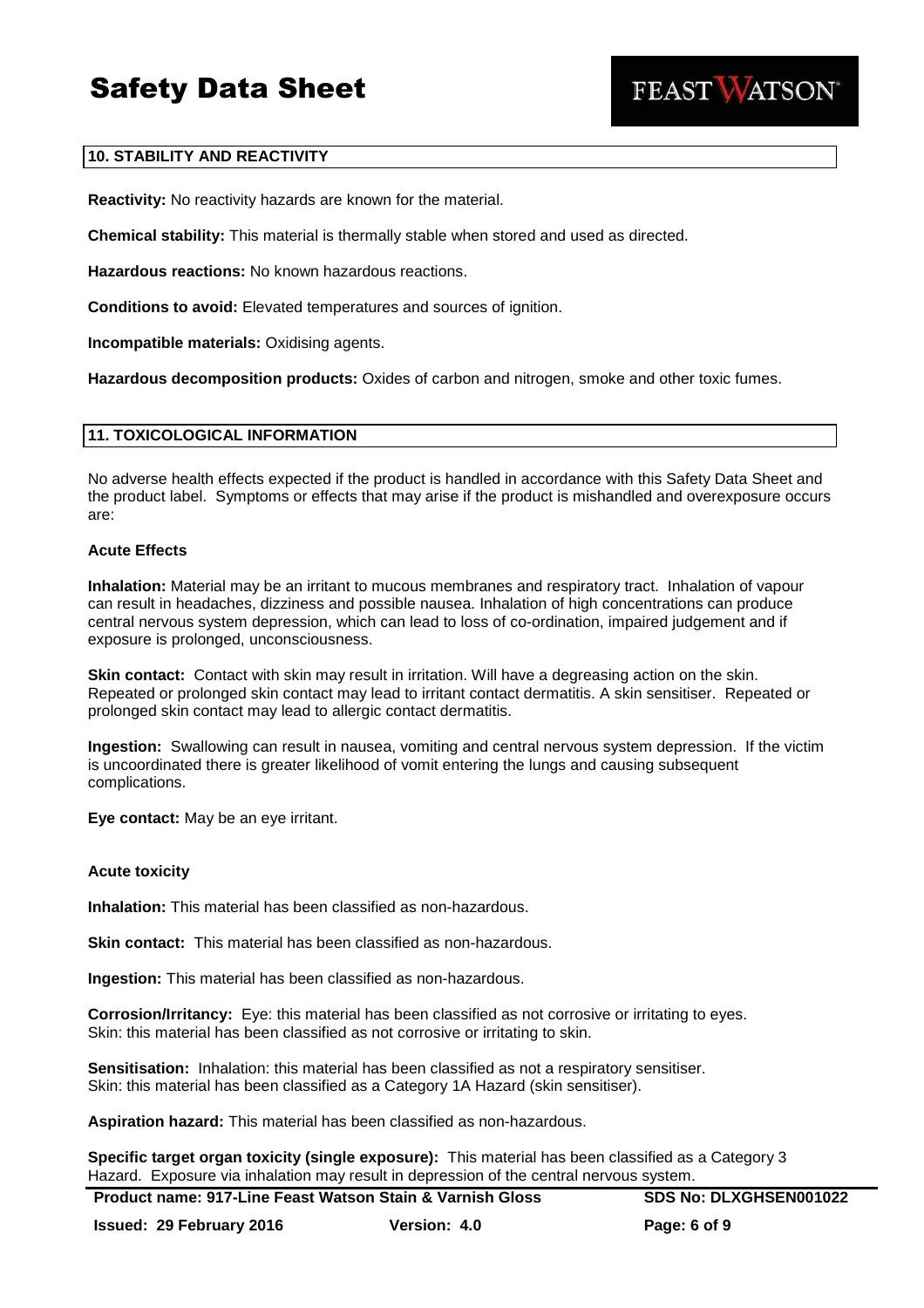

# **Chronic Toxicity**

**Mutagenicity:** This material has been classified as non-hazardous.

**Carcinogenicity:** This material has been classified as non-hazardous.

**Reproductive toxicity (including via lactation):** This material has been classified as non-hazardous.

**Specific target organ toxicity (repeat exposure):** This material has been classified as non-hazardous.

# **12. ECOLOGICAL INFORMATION**

Avoid contaminating waterways.

**Acute aquatic hazard:** No information is available to complete an assessment.

**Long-term aquatic hazard:** No information is available to complete an assessment.

**Ecotoxicity:** No information available.

**Persistence and degradability:** No information available.

**Bioaccumulative potential:** No information available.

**Mobility:** No information available.

### **13. DISPOSAL CONSIDERATIONS**

Persons conducting disposal, recycling or reclamation activities should ensure that appropriate personal protection equipment is used, see "Section 8. Exposure Controls and Personal Protection" of this SDS.

If possible material and its container should be recycled. If material or container cannot be recycled, dispose in accordance with local, regional, national and international Regulations.

# **14. TRANSPORT INFORMATION**

### **ROAD AND RAIL TRANSPORT**

Classified as Dangerous Goods by the criteria of the "Australian Code for the Transport of Dangerous Goods by Road & Rail" and the "New Zealand NZS5433: Transport of Dangerous Goods on Land".

| UN No:                              | 1263               |
|-------------------------------------|--------------------|
| <b>Dangerous Goods Class:</b>       | 3 Flammable Liquid |
| <b>Packing Group:</b>               | Ш                  |
| <b>Hazchem Code:</b>                | $\bullet$ 3Y       |
| <b>Emergency Response Guide No:</b> | 14                 |

**Proper Shipping Name:** PAINT

**Segregation Dangerous Goods:** Not to be loaded with explosives (Class 1), flammable gases (Class 2.1), if both are in bulk, toxic gases (Class 2.3), spontaneously combustible substances (Class 4.2), oxidising agents (Class 5.1), organic peroxides (Class 5.2) or radioactive substances (Class 7), however exemptions may apply.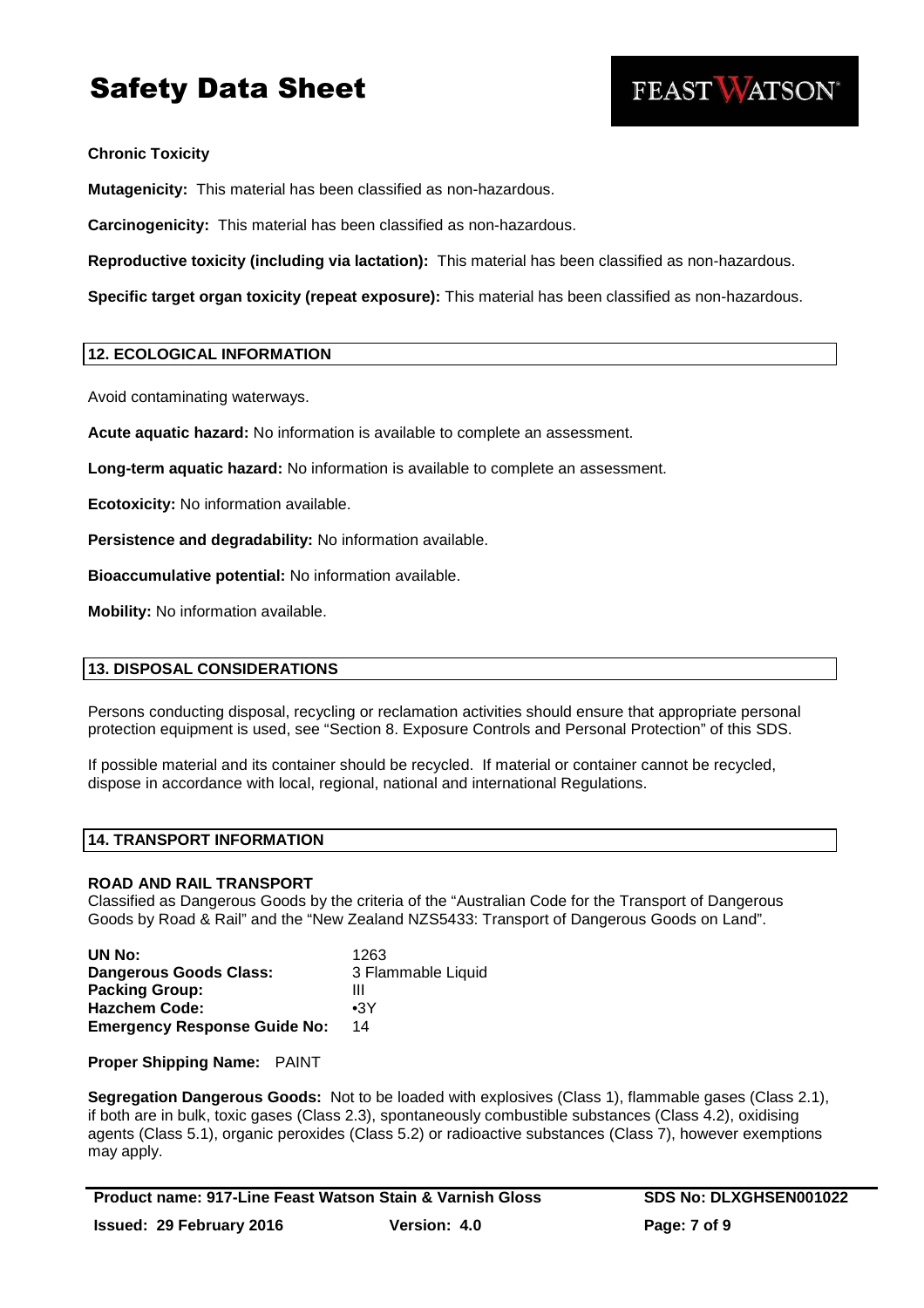



# **MARINE TRANSPORT**

Classified as Dangerous Goods by the criteria of the International Maritime Dangerous Goods Code (IMDG Code) for transport by sea.

| UN No:                 | 1263               |
|------------------------|--------------------|
| Dangerous Goods Class: | 3 Flammable Liquid |
| <b>Packing Group:</b>  | Ш                  |

**Proper Shipping Name:** PAINT

### **AIR TRANSPORT**

Classified as Dangerous Goods by the criteria of the International Air Transport Association (IATA) Dangerous Goods Regulations for transport by air.

| UN No:                 | 1263               |
|------------------------|--------------------|
| Dangerous Goods Class: | 3 Flammable Liquid |
| <b>Packing Group:</b>  | Ш                  |

**Proper Shipping Name:** PAINT

# **15. REGULATORY INFORMATION**

### **This material is not subject to the following international agreements:**

Montreal Protocol (Ozone depleting substances) The Stockholm Convention (Persistent Organic Pollutants) The Rotterdam Convention (Prior Informed Consent)

### **This material is subject to the following international agreements:**

Basel Convention (Hazardous Waste)

• Wastes from production, formulation and use of inks, dyes, pigments, paints, lacquers, varnish International Convention for the Prevention of Pollution from Ships (MARPOL)

• Annex III - Harmful Substances carried in Packaged Form

### **This material/constituent(s) is covered by the following requirements:**

- The Standard for the Uniform Scheduling of Medicines and Poisons (SUSMP) established under the Therapeutic Goods Act (Commonwealth).
- All the constituents of this material are listed on the Australian Inventory of Chemical Substances (AICS).